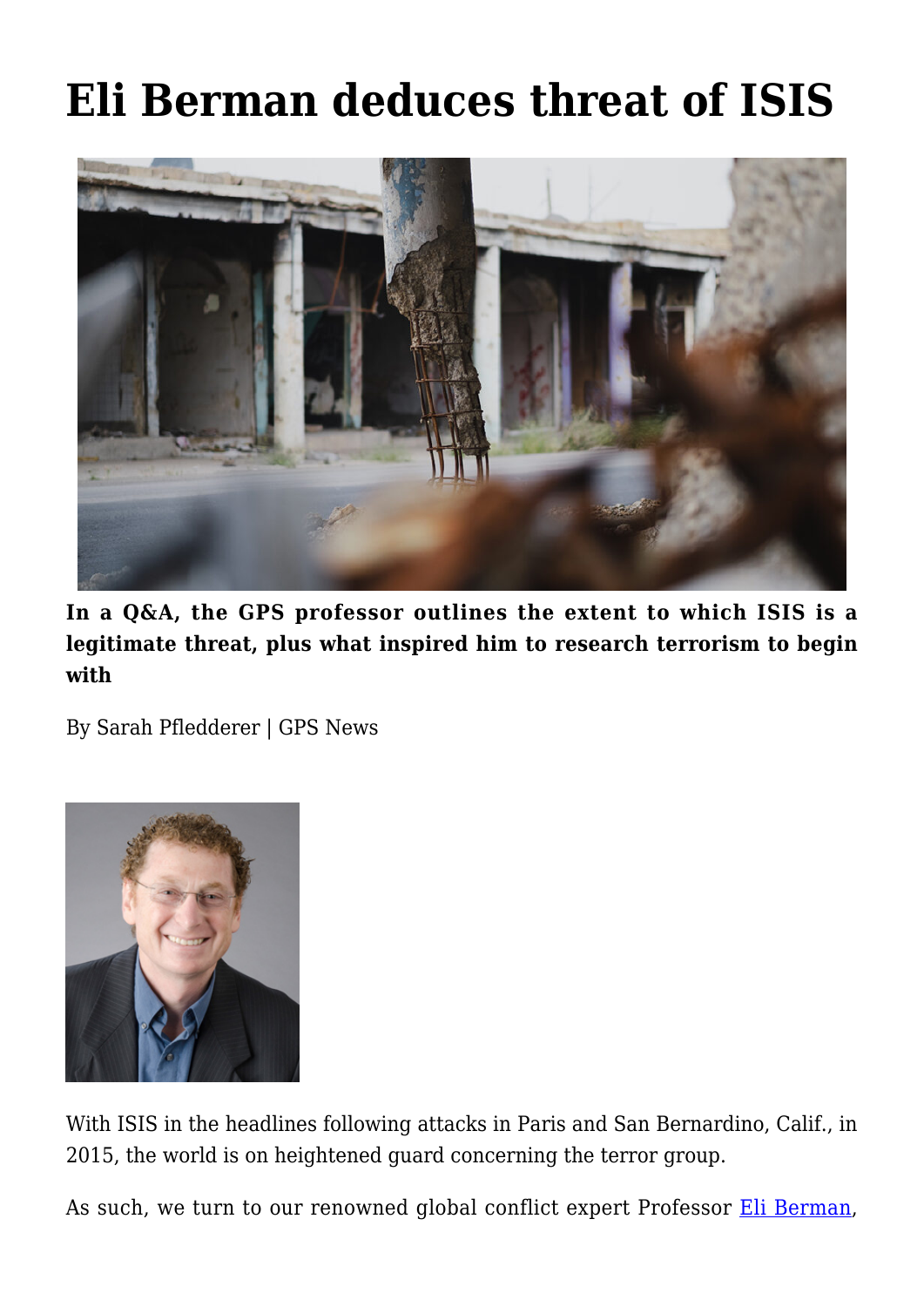who holds a dual appointment with the UC San Diego School of Global Policy and Strategy (GPS) and Department of Economics, to make sense of ISIS's logic and how great a threat it is in the U.S.

## **At what point did you identify conflict and terrorism as research topics worth your while?**

**EB:** I shifted my research to terrorism immediately after 9/11. Watching the news, I quickly became convinced that I had a unique perspective on the threat due to the combination of my existing research on radical religious groups and my military experience in counterterrorism in Israel. Besides, I had just been granted tenure, which provides remarkable freedom to work on the topics I feel are most important.

## **As research director of the UC [Institute on Global Conflict and](http://igcc.ucsd.edu/) [Cooperation](http://igcc.ucsd.edu/), can you divulge any new research or projects underway, including those inspired by ISIS's actions?**

**EB:** The most relevant project is already in its second year: an investigation of counterterrorism as a partnership with agency, in which a foreign partner (i.e., U.S.) provides incentives to a local government (i.e., Iraq or Pakistan) to suppress a threat coming from its own territory. The local government can more efficiently deal with the threat, as it has better information and local forces but lacks either the capacity or the motivation to do so.

A good example is Iraq, where our military and government invested tremendous effort in building Iraqi military capacity and indirectly suppressing the threat from Al Qaeda Iraq, the predecessor of ISIS. But the Maliki government reneged anyway on a political commitment to governing the Sunni majority provinces, leaving them to fall into the hands of ISIS. What we know already, from studying 10 different cases, is that the Iraqi case is typical: Motivation is often more of a challenge than capacity, so that the foreign partner must carefully study factors motivating the local government when setting policy.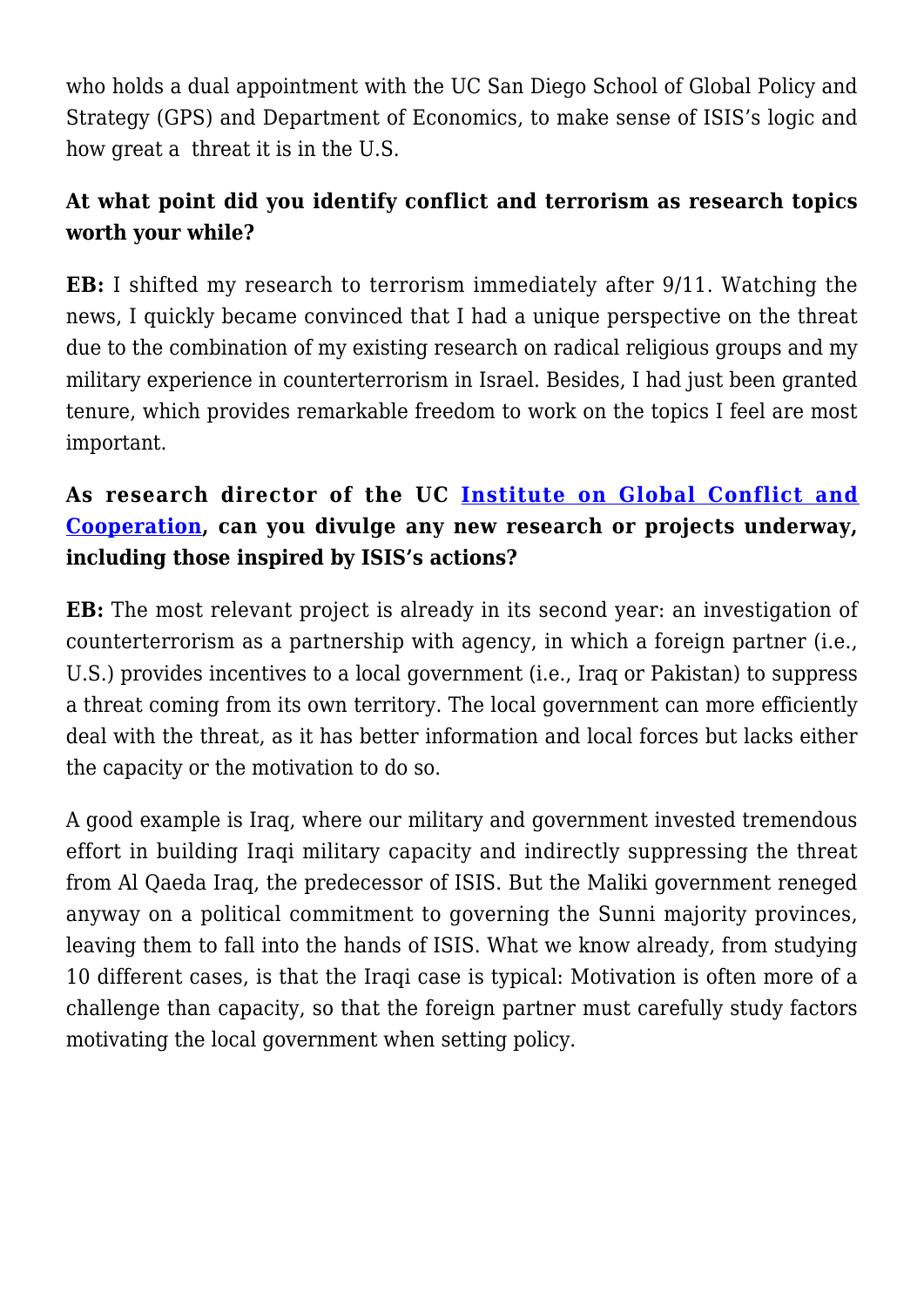**You penned a talked-about article for Politico, ["Why ISIS will fail on its](http://www.politico.com/magazine/story/2015/11/why-isil-will-fail-on-its-own-213401) [own."](http://www.politico.com/magazine/story/2015/11/why-isil-will-fail-on-its-own-213401) How did you come to this conclusion?**



**EB:** Research on the revenue streams of ISIS clearly reveals their ability to generate money from local taxation, and oil revenue is unsustainable. Tax revenue will decline because ISIS's approach is to overtax and confiscate with awful service provision, which is destroying the economy and inducing population to flee. Oil revenue will decline as we bomb facilities and they degrade on their own without engineering expertise for maintenance. This lack of sustainability combined with the fiscal costs of fighting a symmetric ground war will bankrupt ISIS.

#### **So, to what extent is the U.S. vulnerable to ISIS?**

**EB:** Following the Paris attacks, we did not face the threat of attacks on that scale because the U.S. has successfully excluded and tracked terrorists with foreign fighting experience, which the European authorities have failed at. Of course that leaves us vulnerable to attacks by self-radicalized terrorists, the important difference being that self-radicalized almost always implies self-trained, which often reduces the number of casualties by an order of magnitude, from hundreds to tens.

Importantly, ISIS will be an ongoing threat as long as it can remotely radicalize U.S. residents. In the meantime we could further reduce our strategic vulnerability by limiting the access of terrorists to military-grade weapons such as assault weapons. For comparison, Israel has suffered almost 170 terrorist attacks since September by the self-radicalized with a ratio of fatalities to attack of about one to six, as opposed to 14 to one in San Bernardino. The main difference is the lack of access attackers have to highly lethal weapons. Relatedly, Israel never shuts down schools or surrenders normal life to terrorist threats as the Los